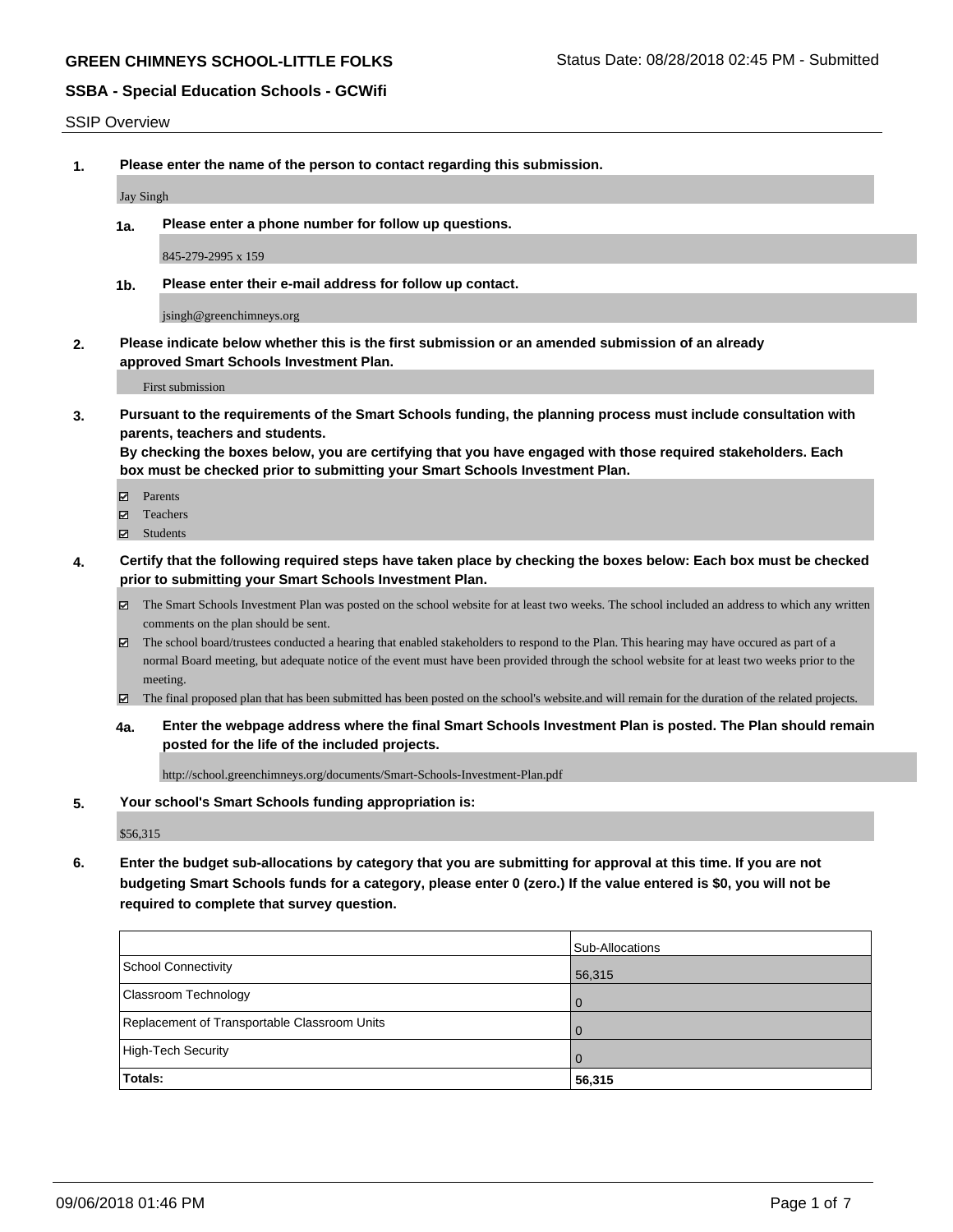School Connectivity

## **1. Describe how you intend to use Smart Schools funds for high-speed broadband and/or wireless connectivity projects in school buildings.**

Each classroom will be equipped with access points to allow student to use Wifi on district provided IPAD, Chrome book or laptop. Students will be able to access green chimneys provided email and Google apps in the classroom. Wifi implementation will also help with agency IPAD cart to roll in to any classroom, currently only used in Computer Lab. Reach all classroom, learning center, research lab, and outdoor areas with WiFi coverage with 802.11ac coverage with the dual band MR18 for indoor locations and the MR66 for outdoor coverage.

#### **2. Describe how the school plans to use digital connectivity and technology to improve teaching and learning.**

Technology helps classrooms with digital learning tools, such as computers and hand held devices; expands course offerings, experiences, and learning materials,. Technology increases student engagement and motivation; and accelerates learning. Online learning opportunities and the use of open educational resources and other technologies can increase educational productivity by accelerating the rate of learning; reducing costs associated with instructional materials or program delivery; and better utilizing teacher time

## **3. Does your School Connectivity project require new construction or substantially altered space and result in capitalized cost in excess of \$100,000?**

No

**4. If you are submitting an allocation for School Connectivity complete this table. Note that the calculated Total at the bottom of the table must equal the Total allocation for this category that you entered in the SSIP Overview overall budget.** 

|                                            | Sub-Allocation |
|--------------------------------------------|----------------|
| Network/Access Costs                       | 45,112         |
| <b>Outside Plant Costs</b>                 | l 0            |
| School Internal Connections and Components | 11,203         |
| Professional Services                      | $\Omega$       |
| Testing                                    | l 0            |
| Other Upfront Costs                        | l O            |
| <b>Other Costs</b>                         | $\Omega$       |
| Totals:                                    | 56,315         |

**5. Please detail the type, quantity, per unit cost and total cost of the eligible items under each sub-category. This is especially important for any expenditures listed under the "Other" category. All expenditures must be eligible for tax-exempt financing to be reimbursed with Smart Schools funds. Sufficient detail must be provided so that we can verify this is the case. If you have any questions, please contact us directly through smartschools@nysed.gov. Add rows under each sub-category for additional items, as needed.**

| Select the allowable expenditure<br>type.<br>Repeat to add another item under<br>each type. | Item to be purchased                                                                      | Quantity | Cost per Item | <b>Total Cost</b> |
|---------------------------------------------------------------------------------------------|-------------------------------------------------------------------------------------------|----------|---------------|-------------------|
| Network/Access Costs                                                                        | Cisco Catalyst 3850-48PW-S - switch -   4<br>48 ports - managed - desktop, rack-<br>mount |          | 7,435         | 29,740            |
| <b>Connections/Components</b>                                                               | <b>Internal Wiring</b>                                                                    | 32       | 350           | 11,203            |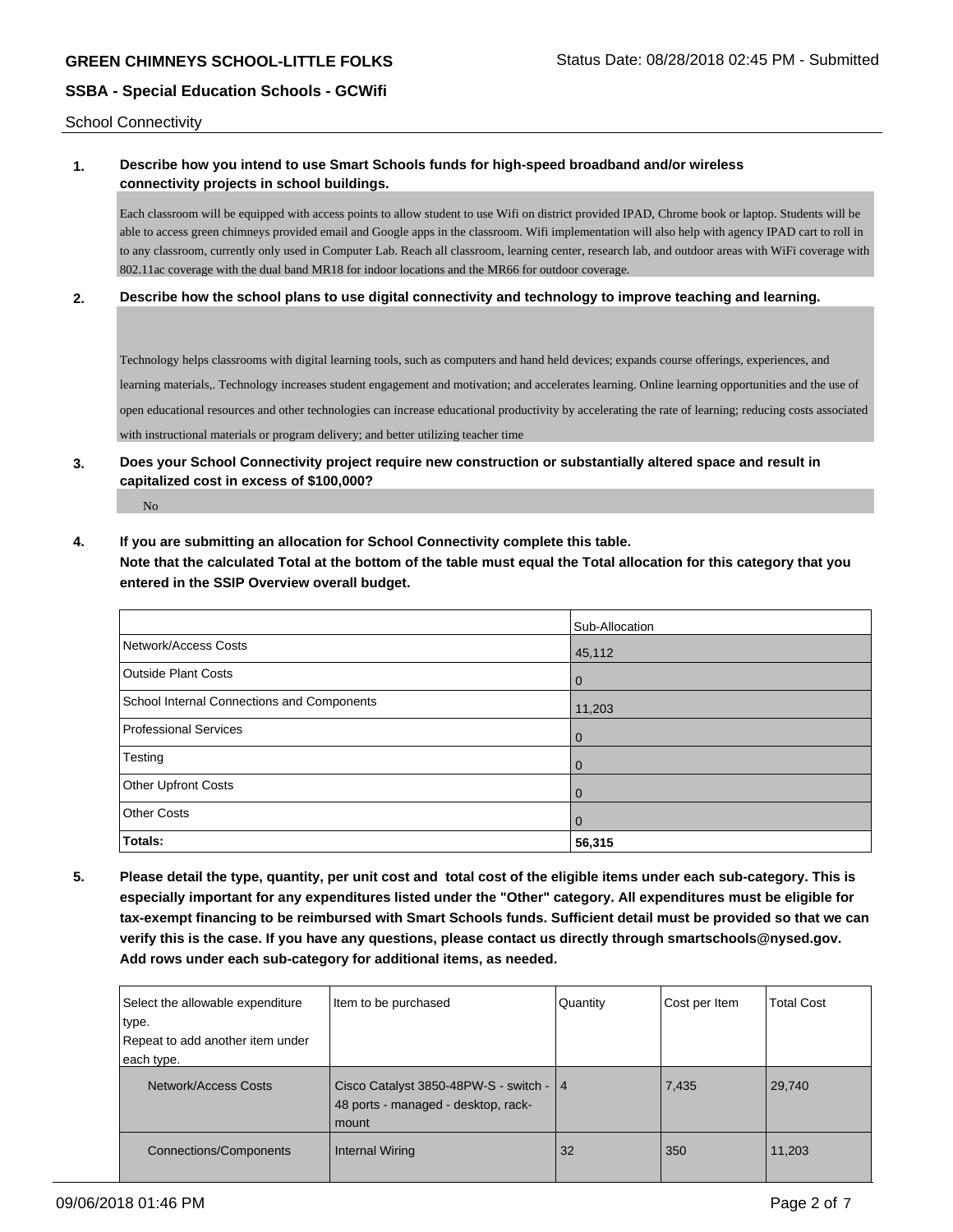School Connectivity

| Select the allowable expenditure<br>type.<br>Repeat to add another item under<br>each type. | Item to be purchased   | Quantity | Cost per Item | <b>Total Cost</b> |
|---------------------------------------------------------------------------------------------|------------------------|----------|---------------|-------------------|
| Network/Access Costs                                                                        | l Cisco Meraki AP MR66 | 6        | 807           | 4.842             |
| Network/Access Costs                                                                        | l Cisco Meraki AP MR18 | 26       | 405           | 10,530            |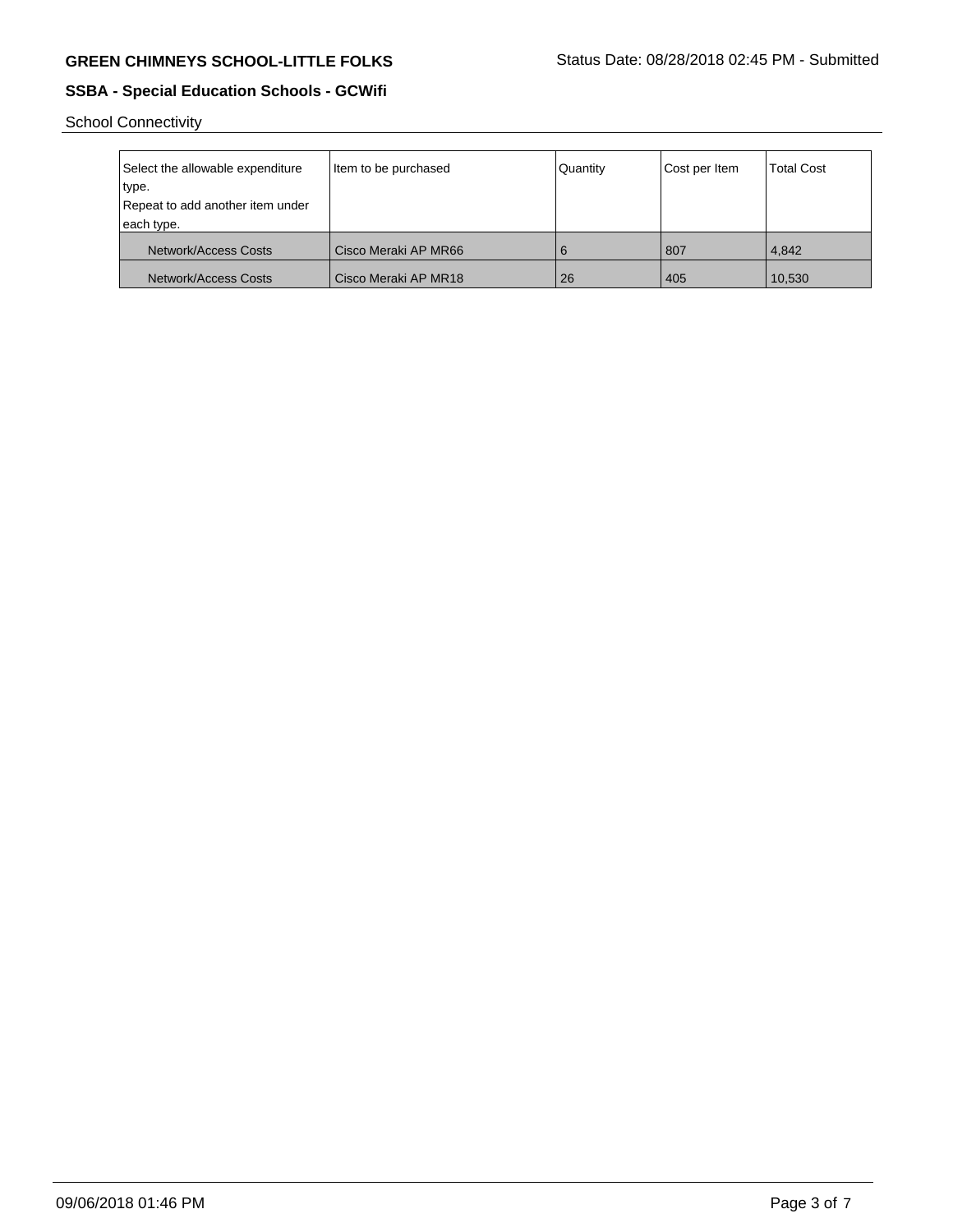Classroom Learning Technology Equipment (Devices)

**1. Describe the devices you intend to purchase and their compatibility with existing or planned platforms or systems.**

(No Response)

- **2. Describe how the proposed technology purchases will improve teaching and learning inside or outside of the classroom.**
- **3. To ensure the sustainability of technology purchases made with Smart Schools funds, schools must have a plan to maintain and support technology purchases reimbursed with Smart Schools funds. This sustainability plan should support recurring costs of use that are ineligible for Smart Schools funding such as device maintenance, technical support, Internet and wireless fees, maintenance of hotspots, staff professional development, building maintenance and the replacement of incidental items.**

By checking this box, you certify that the school has a sustainability plan as described above.

**4. Schools must ensure that devices purchased with Smart Schools funds will be distributed, prepared for use, maintained and supported appropriately. Schools must maintain detailed device inventories in accordance with generally accepted accounting principles.**

 $\boxtimes$  By checking this box, you certify that the school has a distribution and inventory management plan and system in place.

**5. Schools must contact the SUNY/CUNY teacher preparation program that supplies the largest number of the its new teachers to request advice on innovative uses and best practices at the intersection of pedagogy and educational technology.**

By checking this box, you certify that you have contacted the SUNY/CUNY teacher preparation program that supplies the largest number of your new teachers to request advice on these issues.

**5a. Please enter the name of the SUNY or CUNY Institution that you contacted.**

(No Response)

**5b. Enter the primary Institution phone number.**

(No Response)

**5c. Enter the name of the contact person with whom you consulted and/or will be collaborating with on innovative uses of technology and best practices.**

(No Response)

**6. If you are submitting an allocation for Classroom Educational Technology, complete this table.**

**Note that the calculated Total at the bottom of the table must equal the Total allocation for this category that you entered in the SSIP Overview overall budget.**

|                          | Sub-Allocation |
|--------------------------|----------------|
| Interactive Whiteboards  | (No Response)  |
| Computer Servers         | (No Response)  |
| <b>Desktop Computers</b> | (No Response)  |
| <b>Laptop Computers</b>  | (No Response)  |
| <b>Tablet Computers</b>  | (No Response)  |
| <b>Other Costs</b>       | (No Response)  |
| Totals:                  | 0              |

**7. Please detail the type, quantity, per unit cost and total cost of the eligible items under each sub-category. This is especially important for any expenditures listed under the "Other" category. All expenditures must be capital bond**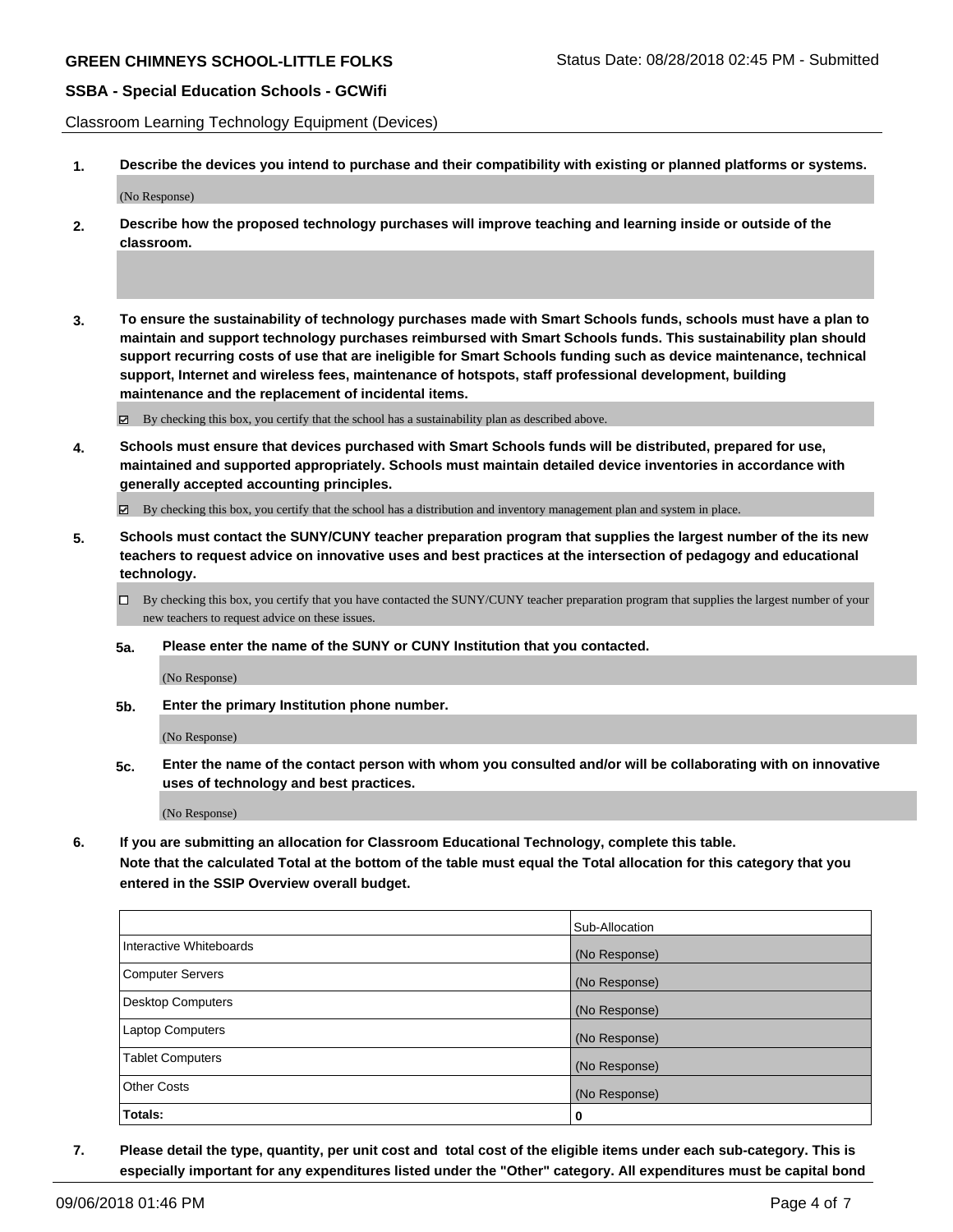Classroom Learning Technology Equipment (Devices)

**eligible to be reimbursed with Smart Schools funds. If you have any questions, please contact us directly through smartschools@nysed.gov.**

**Add rows under each sub-category for additional items, as needed.**

| Select the allowable expenditure | Item to be purchased | Quantity      | Cost per Item | <b>Total Cost</b> |
|----------------------------------|----------------------|---------------|---------------|-------------------|
| type.                            |                      |               |               |                   |
| Repeat to add another item under |                      |               |               |                   |
| each type.                       |                      |               |               |                   |
| (No Response)                    | (No Response)        | (No Response) | (No Response) | (No Response)     |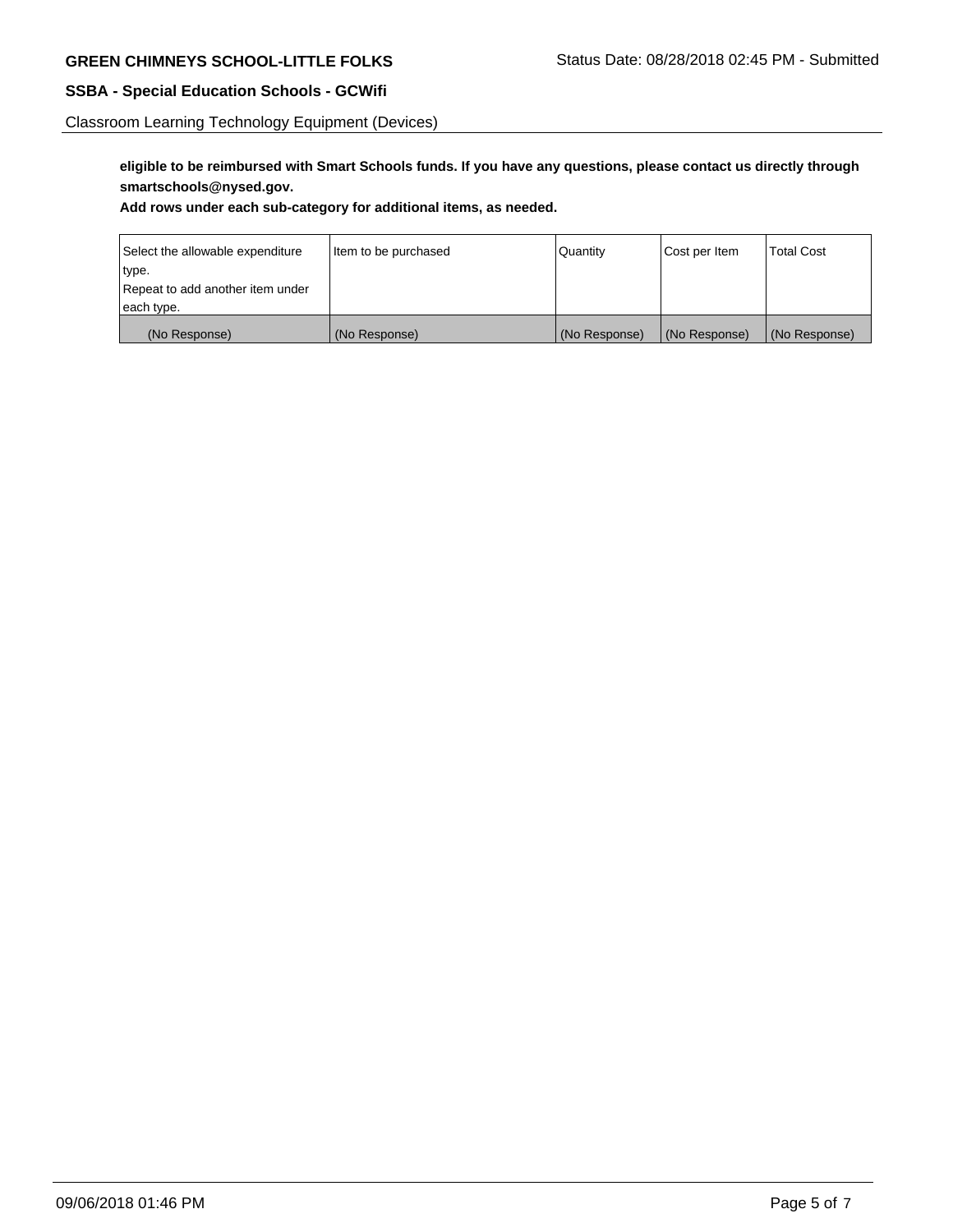Replace/Modernize Transportable Classrooms

**1. Describe the school's plan to construct, enhance or modernize education facilities to provide high-quality instructional space by replacing transportable classrooms.**

(No Response)

**2. Does your Classroom Trailer project require new construction or substantially altered space and result in capitalized cost in excess of \$100,000?**

No

**3. If you have made an allocation for Replace Transportable Classrooms, complete this table. Note that the calculated Total at the bottom of the table must equal the Total allocation for this category that you entered in the SSIP Overview overall budget.**

|                                                | Sub-Allocation |
|------------------------------------------------|----------------|
| Construct New Instructional Space              | (No Response)  |
| Enhance/Modernize Existing Instructional Space | (No Response)  |
| Other Costs                                    | (No Response)  |
| Totals:                                        | 0              |

**4. Please detail the type, quantity, per unit cost and total cost of the eligible items under each sub-category. This is especially important for any expenditures listed under the "Other" category. All expenditures must be capital bond eligible to be reimbursed with Smart Schools funds. If you have any questions, please contact us directly through smartschools@nysed.gov.**

**Add rows under each sub-category for additional items, as needed.**

| Select the allowable expenditure | Item to be purchased | Quantity      | Cost per Item | <b>Total Cost</b> |
|----------------------------------|----------------------|---------------|---------------|-------------------|
| 'type.                           |                      |               |               |                   |
| Repeat to add another item under |                      |               |               |                   |
| each type.                       |                      |               |               |                   |
| (No Response)                    | (No Response)        | (No Response) | (No Response) | (No Response)     |